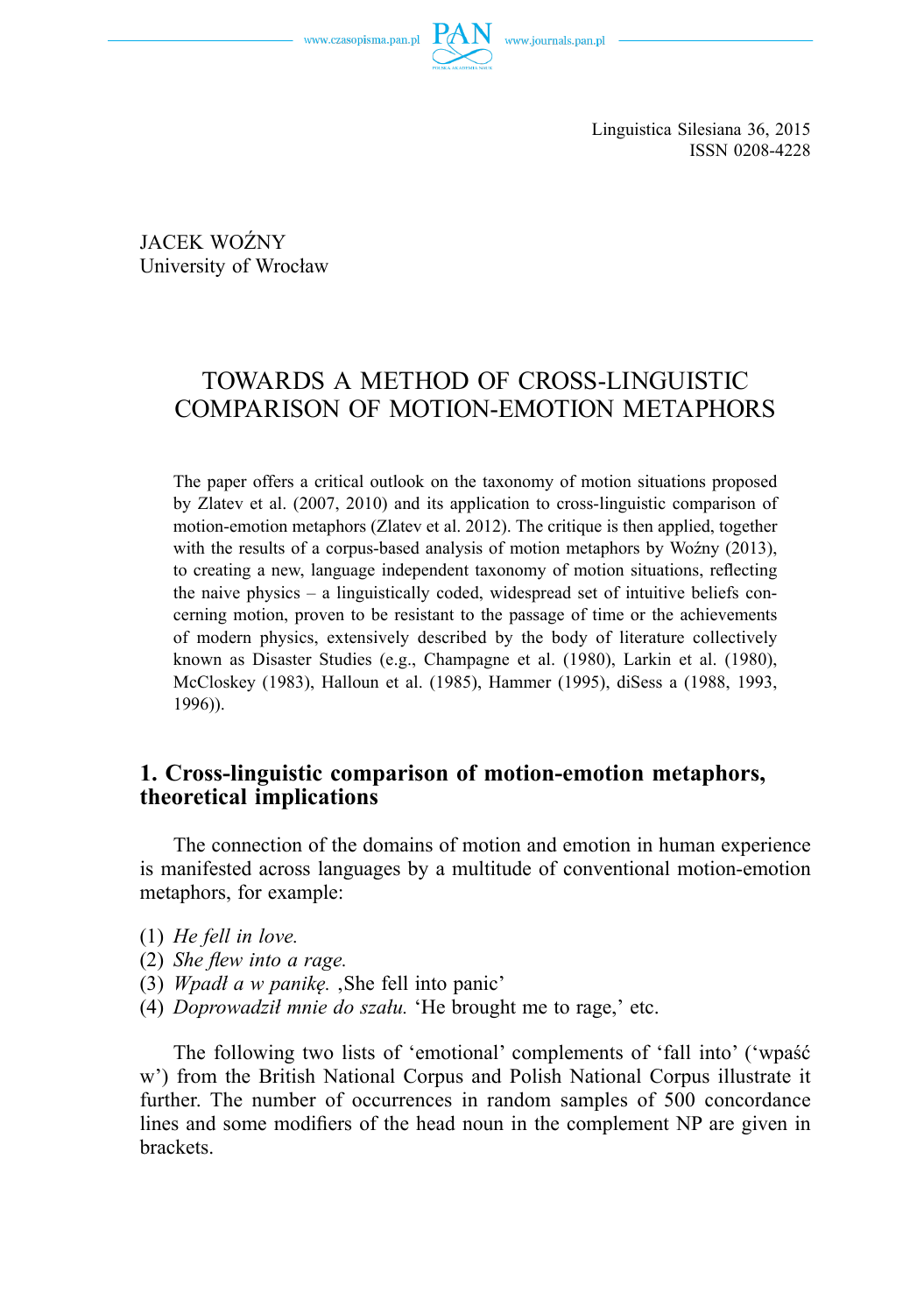

List 1. British National Corpus1, 'emotional' complements of *fall into*. *(her customary) trance (7)/ (enjoyable) reverie (5)/ (his own post-natal) depression (3)/ (musing) mood (of unqualified enjoyment) (3)/ despair (2)/ fit (of giggling) (2)/ (further) hilarity (2)/ sulks (2)/ (such absurd) anxiety (2)*

List 2. Polish National Corpus2, 'emotional' complements of *wpaść w* ('fall into').

(*dziki) szał (43)/ panikę (34)/ (apoplektyczną, prawdziwą) furię (17)/ (ciężką) depresję (nerwową, gigant) (15)/ (wielki) gniew (straszny a słuszny) (13)/ (głęboką) rozpacz (12)/ (niekłamany, cielęcy, obłąkany, nie tajony) zachwyt (12)/ (jakiś małpi, dobry, doskonały, świetny) humor (9)/ popłoch (9)/ (fotogeniczny, ten swój) trans (9)/ złość (7)/ (prawdziwą) histerię (7)/ (ludobójczy, pijacki) amok (hitleryzmu) (4)/ pasję (4)/ stan (lekkiego rozmarzenia, bliski zachwytowi, agresji, euforyczny) (4) / (niebywałe, trudne do opanowania, nagłe) podniecenie (4)/ (nostalgiczny, tak dobry, ironiczny) nastrój (kontemplacyjny) (4)/ euforię (4)/ (swój najgorszy) dołek (3)/ obłęd (3)/ (większą) wściekłość (3)/ przerażenie (2)/ (rasową) paranoję (2)/ osłupienie (2)/ odrętwienie (2)/ (gorączkowe) zniecierpliwienie (2)/ rozdrażnienie (2)/ (nową, kolejną) fazę (napięcia, otępienia) (2)/ (radosne) zdumienie (1)/ apatię (1)/ nudę (1)/ ferwor (1)/ nerwy (1)/ irytację (1)/ beznadzieję (1)*

Lists 1 and 2 serve only as an example of the proliferation of motionemotion metaphors in English and Polish and we are not going to extend the corpus comparison any further in the present paper; however, even a cursory glance at the corpus frequencies and the number of complements of 'fall into' in the two languages reveals that Polish *wpaść w [emotion]* is not a good equivalent of English *fall into [emotion]*. Firstly, the Polish metaphor is much more productive, with a significantly larger number of more frequently occurring 'emotional' complements. Secondly, the most frequently occurring complements are different. The three most frequent Polish complements are rage (szał), panic (panika) and fury (furia), while the most frequent emotional states in English are trance, reverie and depression3. This point is further illustrated in Figures 1 and 2, showing the corpus frequencies of the most frequently occurring 'emotional' complements of 'fall into' in English and Polish respectively.

<sup>1</sup> http://www.natcorp.ox.ac.uk/ (accessed Feb. 5th 2015)

<sup>2</sup> http://nkjp.pl/index.php?page=0&lang=1 (accessed Feb. 5th 2015)

<sup>3</sup> It could be interpreted as Humboldtian 'spirit of the nation', supporting the stereotype of the hot-headed Polish vs. the more phlegmatic English but, of course, theoretical reservations aside, the meager scope of our corpus research does not allow for any conclusions of this type.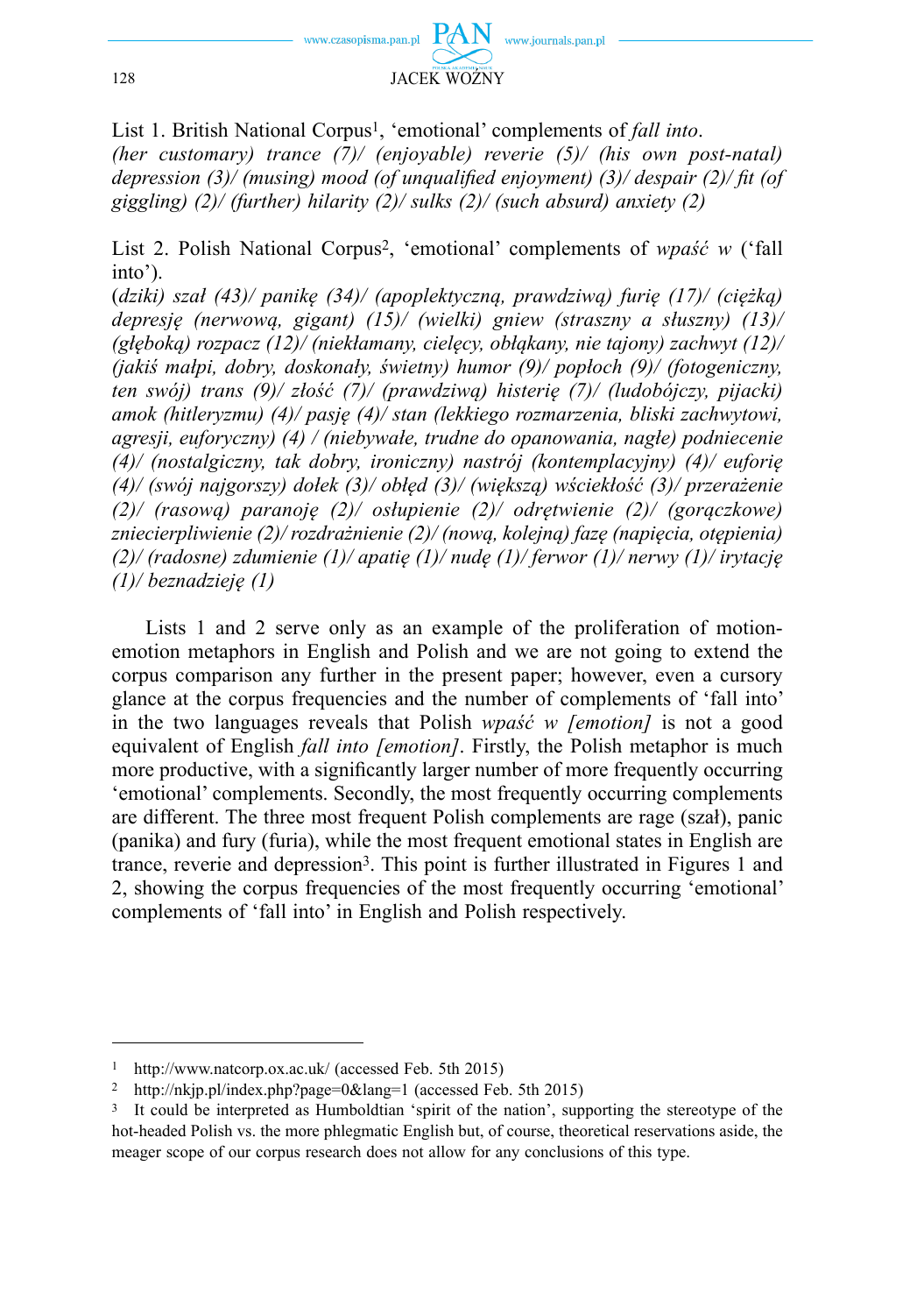**PAN** www.journals.pan.pl www.czasopisma.pan.pl TOWARDS A METHOD OF CROSS-LINGUISTIC COMPARISON… 129



Fig. 1. Corpus frequencies of the 'emotional' complements of 'fall into' in a random sample of 500 concordance lines.



Fig. 2. Corpus frequencies of the 'emotional' complements of 'wpaść w' (fall into) in a random sample of 500 concordance lines.

Zlatev et al. (2012: 425) suggest that a systematic cross-linguistic comparison of motion-emotion metaphors may lead to certain significant theoretical conclusions. Depending on the degree of correspondence, one of the following three theoretical standpoints may be reinforced: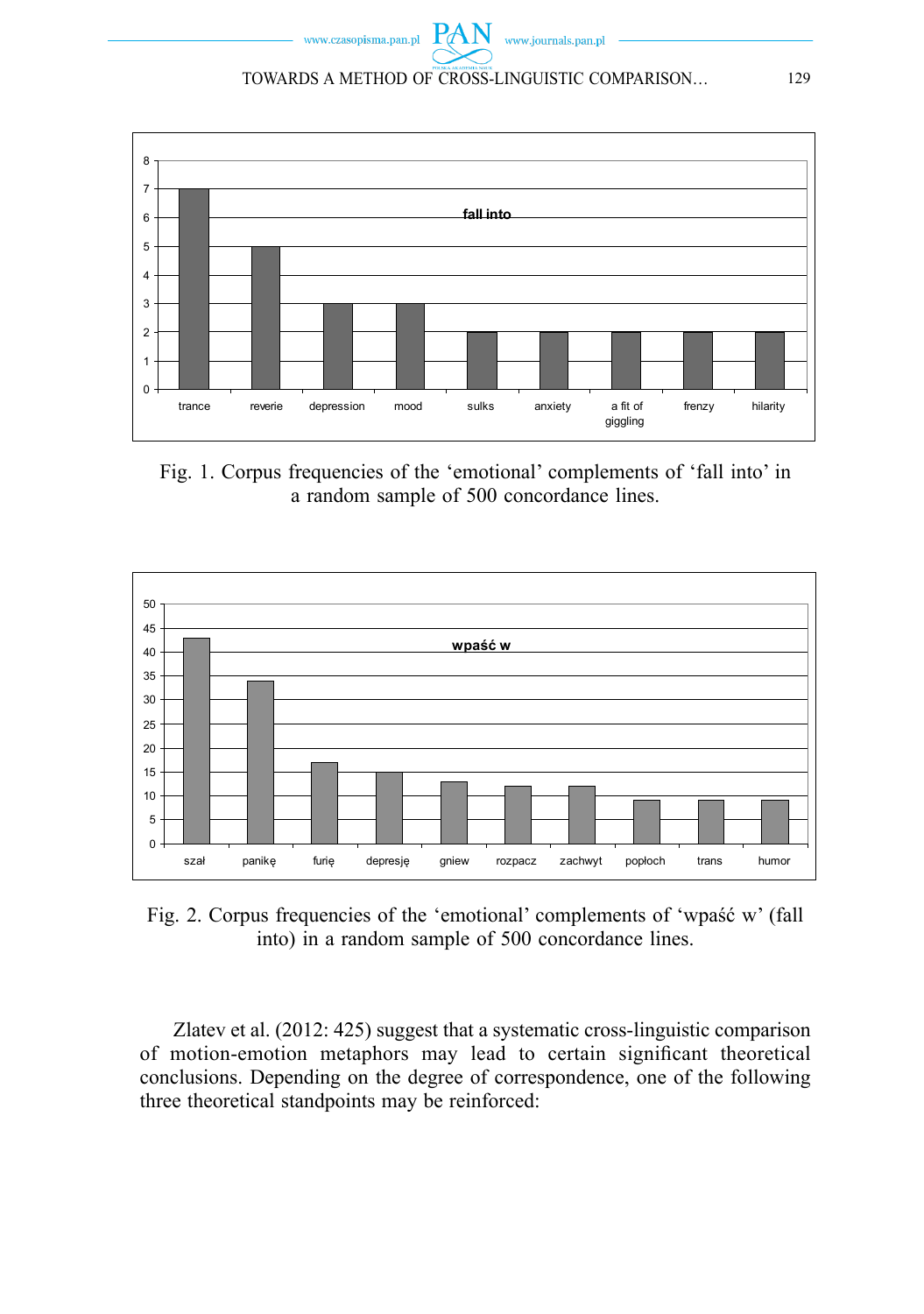

The first position is that of (embodied) *conceptual universalism*, proposing to ground linguistic meaning in pan-human bodily experiences. This is the case in Lakoff & Johnson's (1980, 1999) Conceptual Metaphor Theory. [...] If the motion-emotion metaphors in the four languages under discussion can be shown to be **more or less the same**4, this would lend support to theories of this type. [...]

 The second position claims that thinking in general, and metaphor formation in particular, *depends crucially on language* (or discourse). If motion-emotion meta phors turn out **to vary extensively and "arbitrarily"** across languages this would give credibility to the position that the meanings of emotion expressions are derived primarily from their role in the linguistic-conceptual schemes provided by the languages themselves. [...]. In general, such a position was earlier held by representatives of structuralism, but has lost its appeal for most linguists. [...]

 The third position can be referred to as *consciousness-language interactionism*  (cf. Zlatev 1997, 2003, 2008). [...] The predictions from such an interactionist position are [...] that there will be **a degree of overlap** between conventional motion-emotion metaphors in different languages, but that such overlap will be higher for more closely related languages and cultures. (Zlatev et al. 2012: 425)

The emphasized expressions, "more or less the same", "vary extensively and arbitrarily", "a degree of overlap", suggest clearly that a reliable method of quantifiable cross-linguistic comparison of motion-emotion metaphors needs to be established for us to be able to draw viable theoretical conclusions. To this goal, Zlatev et al. (2012: 429) suggest creating a language-independent taxonomy of motion situations – an ide a reminiscent to that expressed on a more general level by Benjamin Lee Whorf:

To compare ways in which different languages differently "segment" the same situation of experience, it is desirable to analyze or "segment" the experience first in a way independent of any language or linguistic stock, a way which will be same for all observers. (1956: 162)

The taxonomy of motion situations proposed by Zlatev et al. (2012) will be discussed in the next section.

Emphasis mine.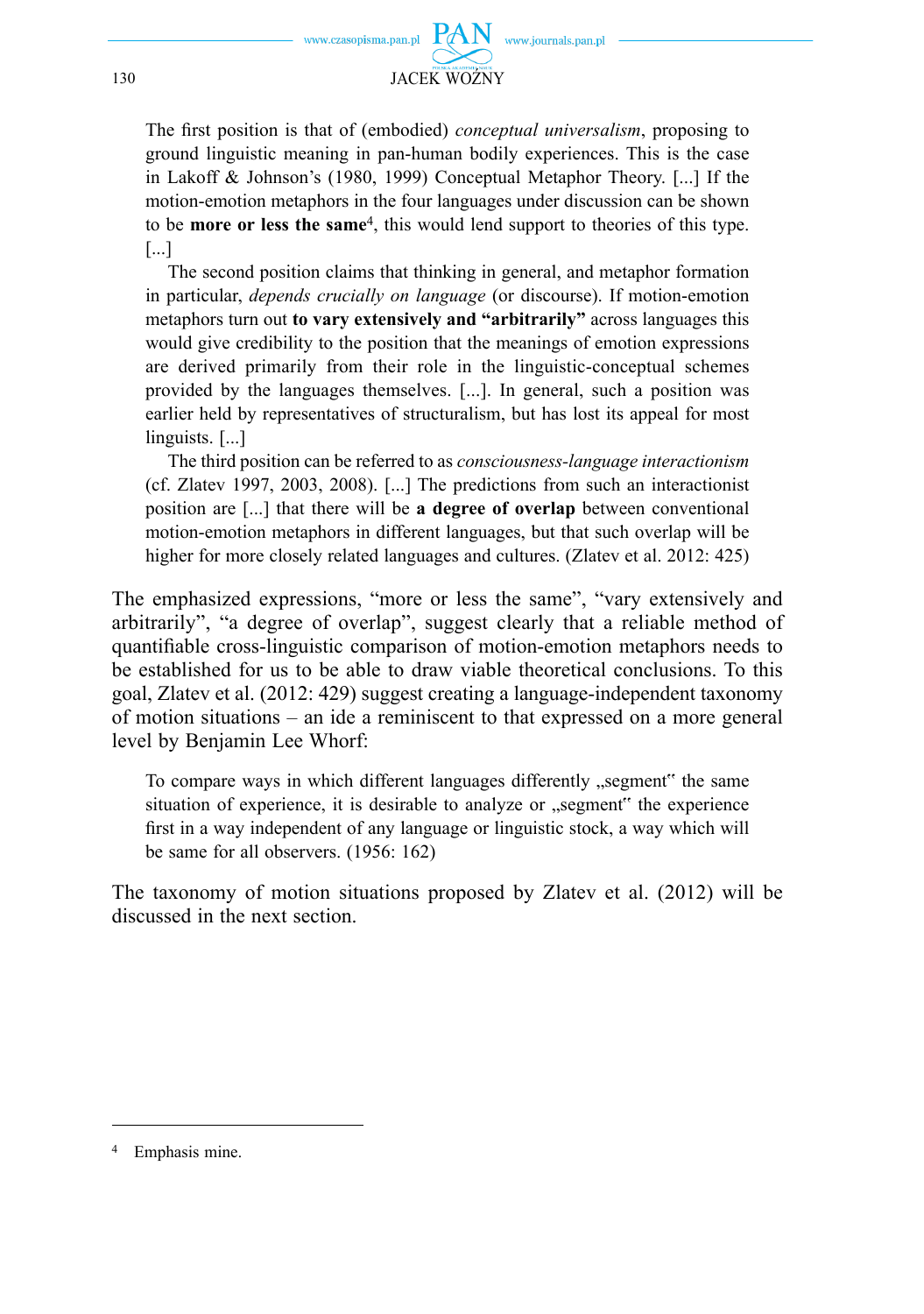# **2. A critical outlook on the taxonomy of motion situations proposed by Zlatev et al. (2012)**

### **2.1. The defi nition of motion**

Zlatev et al.  $(2012: 429)$  suggest adopting the following definition of motion:

(i) "continuous change in the relative position of an object (the figure) against a background," emphasising *continuous* as a necessary perquisite in order to distinguish motion 'from imaginary acts of Star Trek-like "teleportation"' (ibid.).

Conversely, we believe that *teleportation* or *quantum motion* is part of our everyday experience and, as such, extensively coded in language. A corpus study carried out by Woźny (2013) revealed that as many as 36% of a random sample of motion metaphors containing the verb 'went' represented a case of discontinuous motion, with the moving object disappearing in one place and then 'magically' appearing in another. Consider, for example, the following metaphorical expressions of motion:

- (5) *He went to university.*
- (6) *The cry went up.*
- (7) *He went on a killing spree.*
- (8) *She went skiing.*

In each case the moving object moves from point A to B and disappears between the starting and finishing point, which is indicated by the semantic oddness of the following sentences:

- (9) \**He went to university at 50 km/h.*<sup>5</sup>
- (10) \**The cry was going up, higher and higher.*
- (11) \**He went on a killing spree, it took him two hours to get there.*
- (13) \**She went skiing but stopped on the way to have a cup of tea.*

Examples (9-13) demonstrate that it is impossible, without creating a semantic oddity, to refer to the velocity, trajectory, time or position of the moving object between the starting point and the finishing point of the metaphorical motion expressed by examples 5-8. In other words, the moving object ceases to exist between point A (not a student yet, the information not made public yet, before the killing began, not skiing yet) and point B (already a student at university, the information made public, the victims killed, having skied) in a way reminiscent

<sup>5 &</sup>quot;to go to university" in its metaphorical, intensive sense of "to become/be a university student".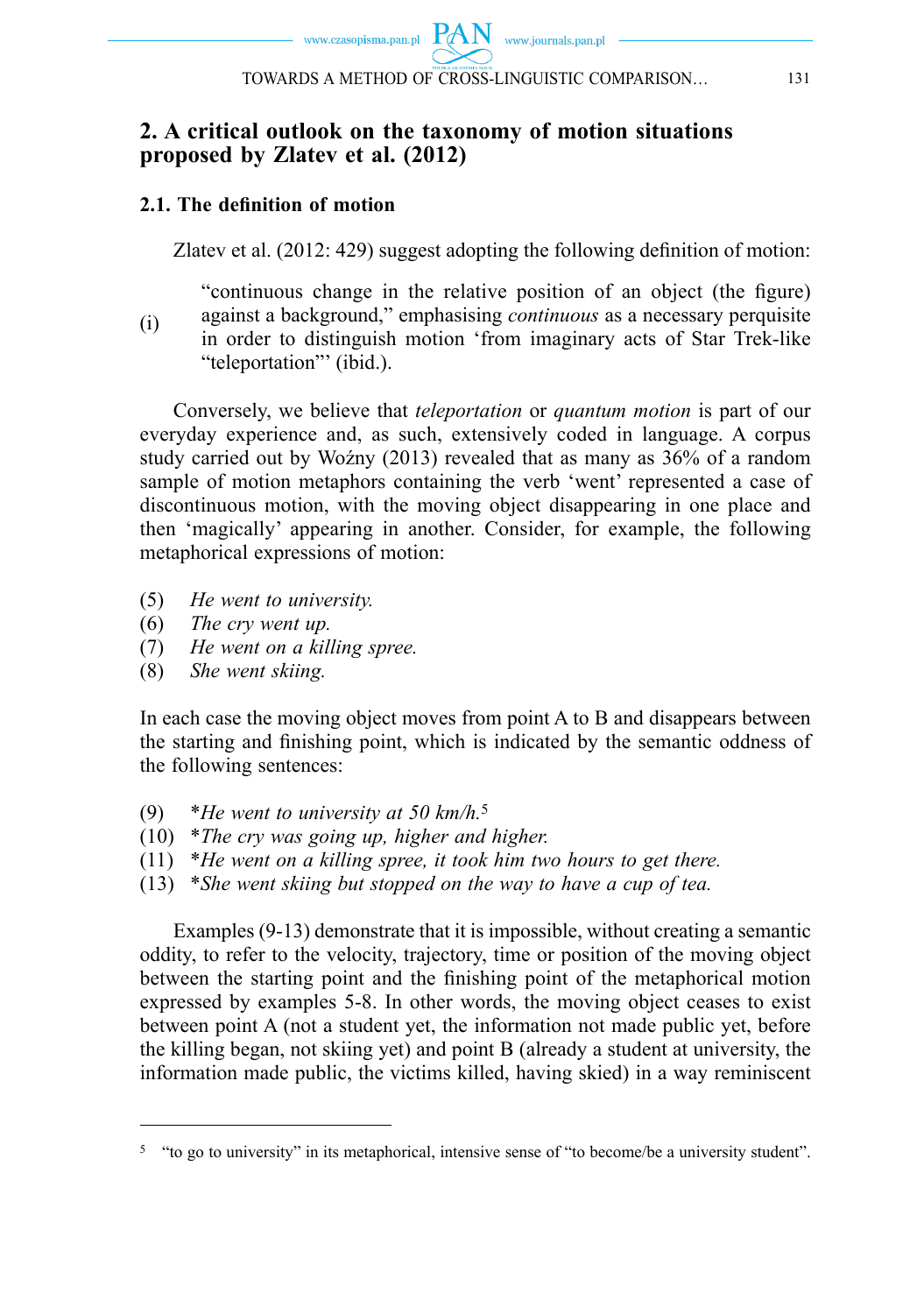

of an electron in a hydrogen atom undergoing a 'quantum leap' between discrete energy levels.

Looking for the experiential basis for discontinuous (quantum) motion being represented in conventional metaphors of motion is not the goal of the present paper but one may venture a suggestion that perhaps it is because we often perceive only certain stages of motion – for example, when we fall asleep on a bus or observe a train disappear and then reappear again after going through a tunnel. A passenger plane, travelling at sub-sonic speed would typically cover about 200 meters in the time it takes a human observer to blink and an average person blinks about 17000 times a day. In other words, we should not be surprised that discontinuity, fragmentary nature of our perception of motion became conventionalised in a large proportion of motion metaphors.

To sum up our remarks on the above definition of motion (i), it seems that removing the word 'continuous' from it would make for a better representation of fragmented, discrete human perception of motion phenomena. Therefore, the definition of motion we are left with is:

(ii) Motion is a change of the position of an object.<sup>6</sup>

As we can see, the notions of 'relative' and 'background' were also dispensed with as they are part of the meaning of 'position', which has to be given relative to a point or frame of reference- a subject on which we will focus in the next section.

### **2.2. Translocative and non-translocative motion, frames of reference**

Zlatev et al. (2012: 429) propose the following definition of *translocative motion*:

(iii) *Translocative* motion involves the perception of continuous change of an object's average position according to a spatial frame of reference, while in *non- translocative* motion the figure maintains its average (perceived) position (as in the situation described by the sentence *He waved goodbye*).

As we have already stated, definitions are never perfect (cf. Fn. 6) when it comes to covering human perception and the above one is no exception. According to this definition, the motion described in the following example is non-translocative:

 $6$  Although we tried to improve the definition of Zlatev et al. (2012: 429), we would never expect it to cover all aspects of motion. Ever since the ground-breaking work of E. Rosch in the 1970's (Rosch 1973, 1978) and many others before her, n.b. L. Wittgenstein and his famous argument on the meaning of 'games' (Wittgenstein 1953), we are aware of the limited utility of definitions when it comes to representing human categorization. And indeed, we will see in the following sections that definition (ii) is far from perfect.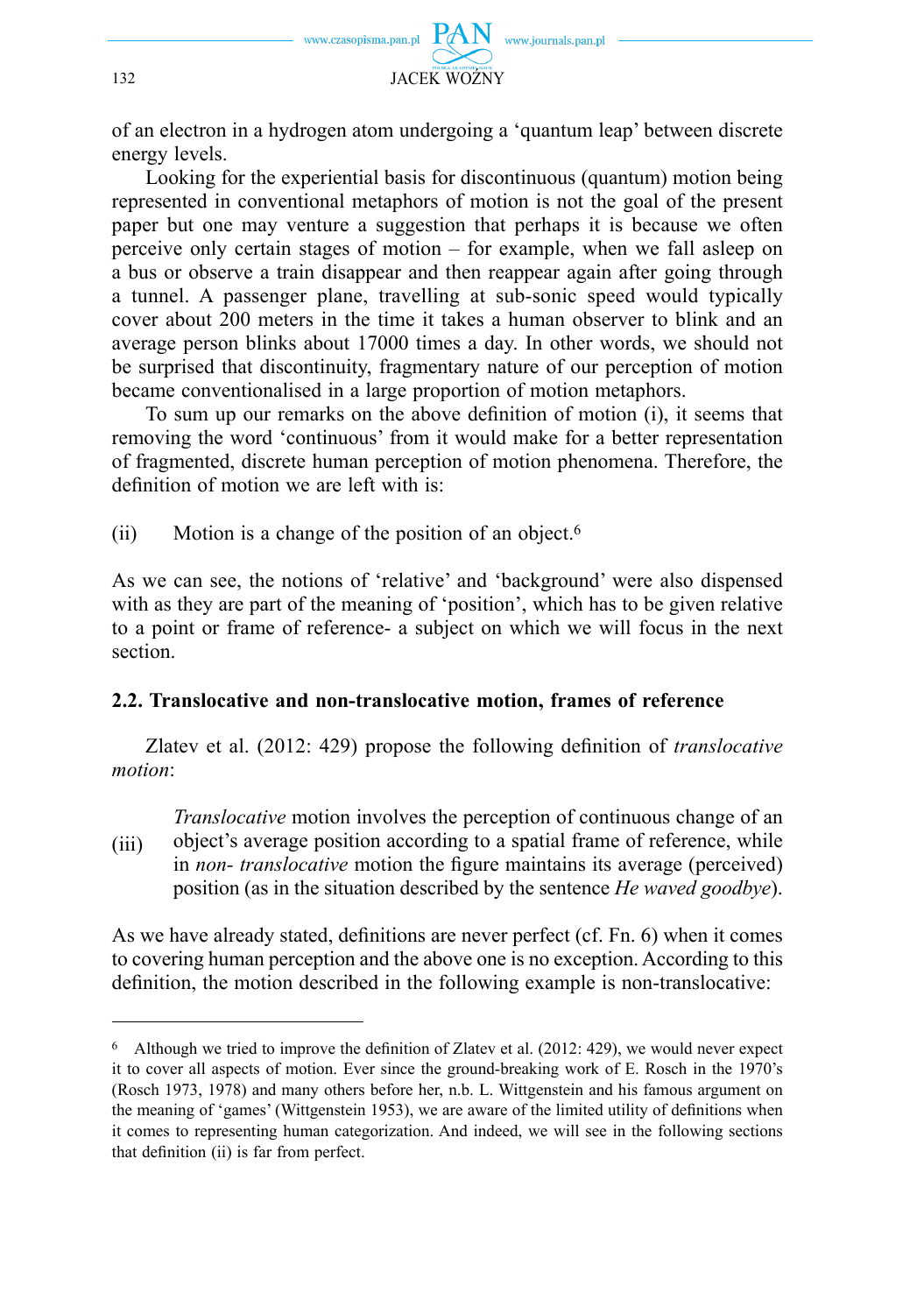

### (14) *I am going to London for five years to study and then I am coming back.*

If the average is calculated over five years for the complete trip to London, staying there, and coming back – the average position of the moving object (person) stays the same. By the same token, the annual rotation of the Earth around the sun is also non-translocative, despite the fact that every day our planet (and both the author and the reader of this paper with it) travel 2.6 million kilometers, at 30 km/s along virtually straight line (with just 1 degree curvature) relative to the sun. As we can see, the time over which the average position is calculated is crucial here. Let us consider another example:

#### (15) *Human heart expands and contracts every second.*

Intuitively, we feel that it is a case of non-translocative motion but definitions  $(i)$ and (iii) do not cover it very well. The position of the heart (relative to the chest cavity) does not change at all therefore, according to definition (ii), contractions of the human heart do not constitute motion. We could try to improve definition  $(ii)$  by adding 'object or any part of the object' but even then definition  $(iii)$  is not guaranteed to yield the expected result if the average position of a point on the surface of the heart were calculated over, say, 12.5 seconds or 60.7 seconds. We could in turn try to improve definition (iii) demanding that the average be calculated over a given amount of time  $-$  a multiple of the time it takes to finish one cycle perhaps but, each time, no matter how long the definition<sup>7</sup>, we would be defeated by the infinitely complex cornucopi a of human experience.

Definition (iii) contains the phrase 'frame of reference' (FoR) therefore Zlatev et al. proceed to explain the concept by providing the following taxonomy, based on the earlier works of Levinson (2003) and Zlatev (2005, 2007).

 (16)8 *Turn right.*   **FoR**: Viewpoint-centered (17) *Drive West.*   **FoR**: Geocentric, Horizontal (iv) (18) The balloon flew up in the air.  **FoR**: Geocentric, Vertical (19) *The demonstration pushed forward.*   **FoR**: Object-centered, Figure (20) *The horse walked into the stable.*   **FoR**: Object-centered, Landmark (Zlatev et al. 2012: 430)

 $7$  For example, Ann a Wierzbick a (1999: 110) defined the category of FRUIT in as many as 494 words. But it is still quite easy to find gaps in her definition  $-$  for example, fruit grown hydroponically (without soil) is not covered by it.

<sup>8</sup> The numbers of examples in this and the subsequent quotations from Zlatev et al. (2012) have been changed to coordinate them with the numbers of the previously given examples.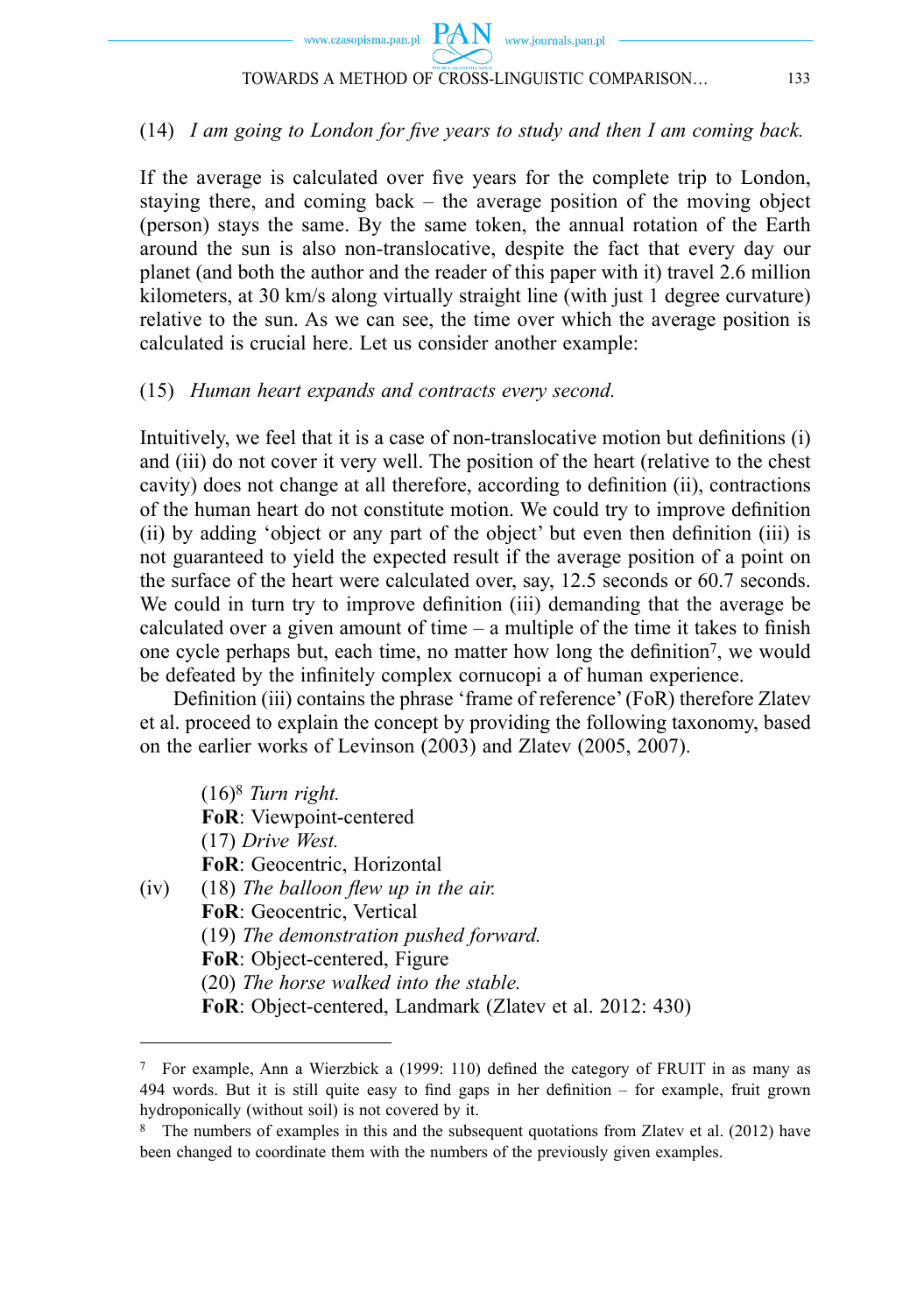

We have to say we are mystified by the above classification of frames of reference for several reasons. Firstly, how can we establish a reference point (or frame) based on one short sentence like 'Turn right'? Without the context we have no ide a if the speaker's or the hearer's 'right' is meant. Perhaps it is a phone conversation, and the speaker is calling from another city giving the hearer directions to the nearest airport. Of course, then the hearer's 'right' must be implied and according to (iv) the frame of reference is not (16) but (19) (object-centered, figure) because the hearer is also the moving object.

Secondly, why should we have only geocentric and not, say, heliocentric frame of reference? Why limit the possible reference frames only to the viewpoint, the landmark, the moving object and the Earth? Why not the point situated a 100 meters north-west of the landmark? Why not a drone-mounted camer a following the figure from above? Why not the Sun or the Northern Star? What is the frame of reference in the following: 'The Earth is rotating the Sun in the clock-wise direction'? It's not object-centered figure or landmark (the Sun). It could be perhaps classified as view-point centered but the direction is given as clockwise which places the observer in the outer space 'above' (north of) the plane of the orbit so it is also geocentric. Is the frame of reference a view-pointgeocentric hybrid in this case?

Thirdly, it seems that a single, very simple motion event as in, for example, 'the horse moved forward, up the hill, to the stable', would involve many frames of reference. In this case, according to (iv), it would be: 1. object-centered figure, 2. geocentric-vertical, 3. object-centered landmark. And, if this simple case of motion was being perceived by a stationary observer positioned somewhere near the path, could we not say that the frame of reference is just view-point centered? And what if the observer was riding the horse or perhaps waiting at the stable?

To summarize all the questions and doubts concerning the above classification of frames of reference, we believe that it is impossible to establish a frame of reference from just linguistic cues like 'turn right' or 'moved to the stable' because the same motion event can be perceived or imagined relative to many arbitrarily chosen reference points. In the words of R. Langacker: 'There is no question that we apprehend our surroundings from a particular vantage point and have the ability to mentally adopt a vantage point other than our actual one' (2008: 86). Finally, since one motion event can be tied to any number of possible frames of reference, the notion could not be useful in creating a taxonomy of motion events. And indeed, perhaps not surprisingly, Zlatev et al. (2012) did not use the frame of reference as a parameter in their classification of motionemotion metaphors. A parameter they did use, however, is *boundedness* which is the subject of the following section.

### **2.3. Bounded/ unbounded motion**

Zlatev et al.  $(2012)$  define the parameter of bounded/unbounded motion in the following way: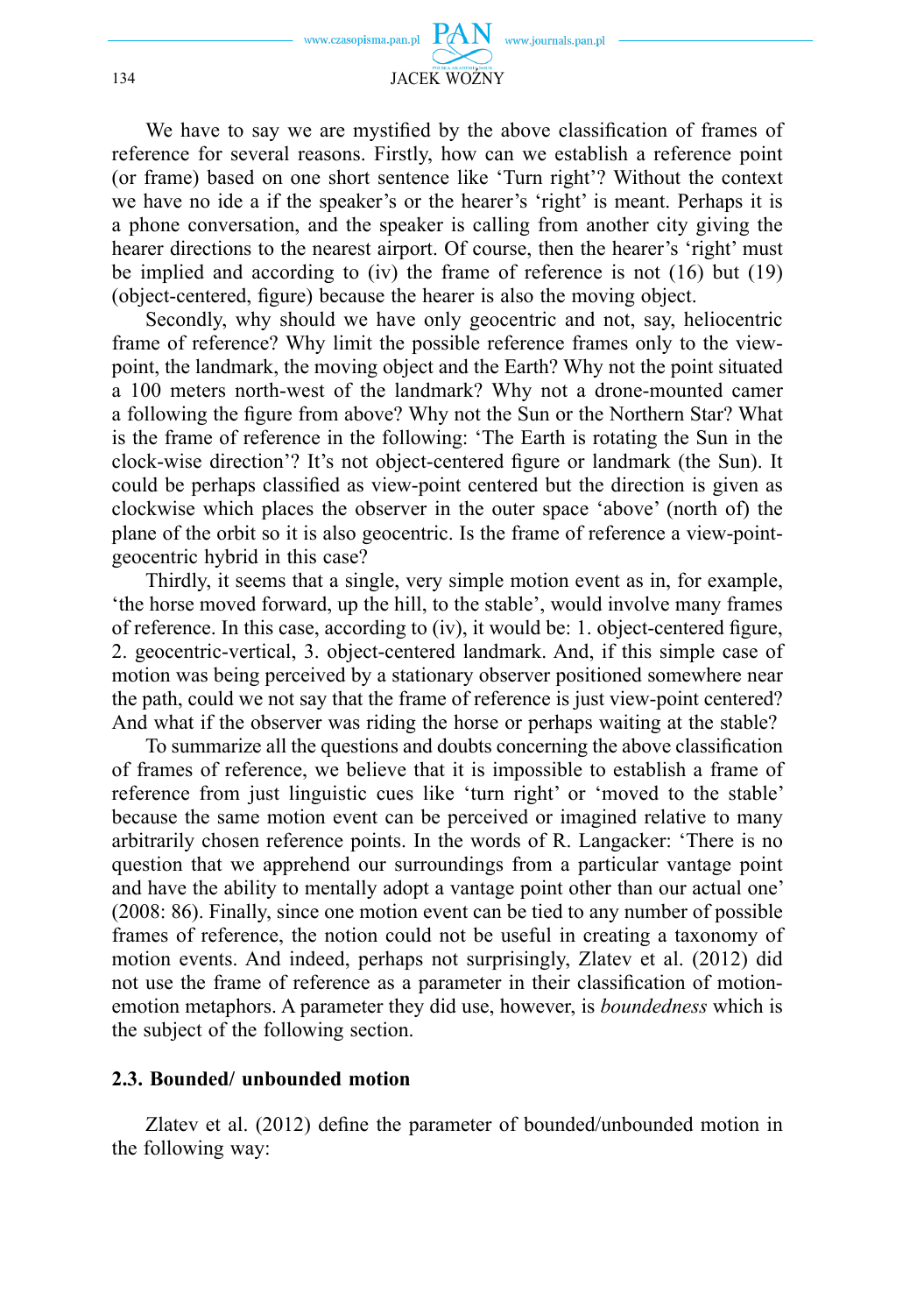

[...] in expressions of *bounded* motion, the figure will depart from a Source (as

in 21), pass through a mid-point  $(22)$ , or reach a Goal (as in 20) – or all three as

 in (23). In *unbounded* motion, this is not the case, and in principle the motion

 $(v)$  of the figure can go on indefinitely, as in the motion situations described above in examples (16-19).

(21) *I left the room.* 

(22) *He crossed the road.* 

(23) *The dog ran out of the barn across the field to the house* (431)

The first part of definition (v) is very clear – bounded motion involves either or all of the three: Source, Midpoint, Goal. Of course, the name may seem counterintuitive because *bounded* as an adjective may be interpreted as having boundaries, limited, confined to a certain area, etc. and neither  $(21)$  or  $(22)$  seems to correspond to this meaning. We don't know if and how the motion continued after the person left the room or what happened before or after crossing the road. One may also wonder if for the purpose of creating a taxonomy of motion situations it is advisable to bundle three well defined parameters of Source, Midpoint and Goal into one parameter of +Bounded.

The second part of definition  $(v)$  seems problematic because we learn that 'in principle the (unbounded) motion can go on indefinitely' (ibid.). So unbounded motion is not only defined as not bounded in the sense discussed above but a condition is added of there being no temporal (spatial?) limits. Examples  $(16-19)$  – 'turn right, drive west, the balloon flew up in the air' are said to represent the unbounded motion. Can turning right  $(16)$  continue indefinitely? Theoretically it can but it would result in circular motion. Examples (17) and (18) seem to be better candidates for limitless motion although in reality both would be limited, the first by the boundary between the atmosphere and outer space9, and the second by the fact that land masses on Earth are separated by the oceans.

Additionally, apart from definition  $(v)$ , Zlatev et al. (2012) provide certain additional characteristics of bounded and unbounded motion. For example,

The boundedness of a process undergone by the figure implies that it will inevitably (not just possibly or probably) lead to it undergoing a statetransition (cf. Vendler 1967). (430)

In the case of unbounded transflocative motion, we have rather the category Direction, specified either as a *vector* according to one of the other FoR conditions (as in 16–20), or as a *trajectory* that can take particular shapes such as AROUND or ALONG. (431)

<sup>9</sup> The current balloon altitude record of 41,424 meters belongs to Alan Eustace, a senior vicepresident at Google.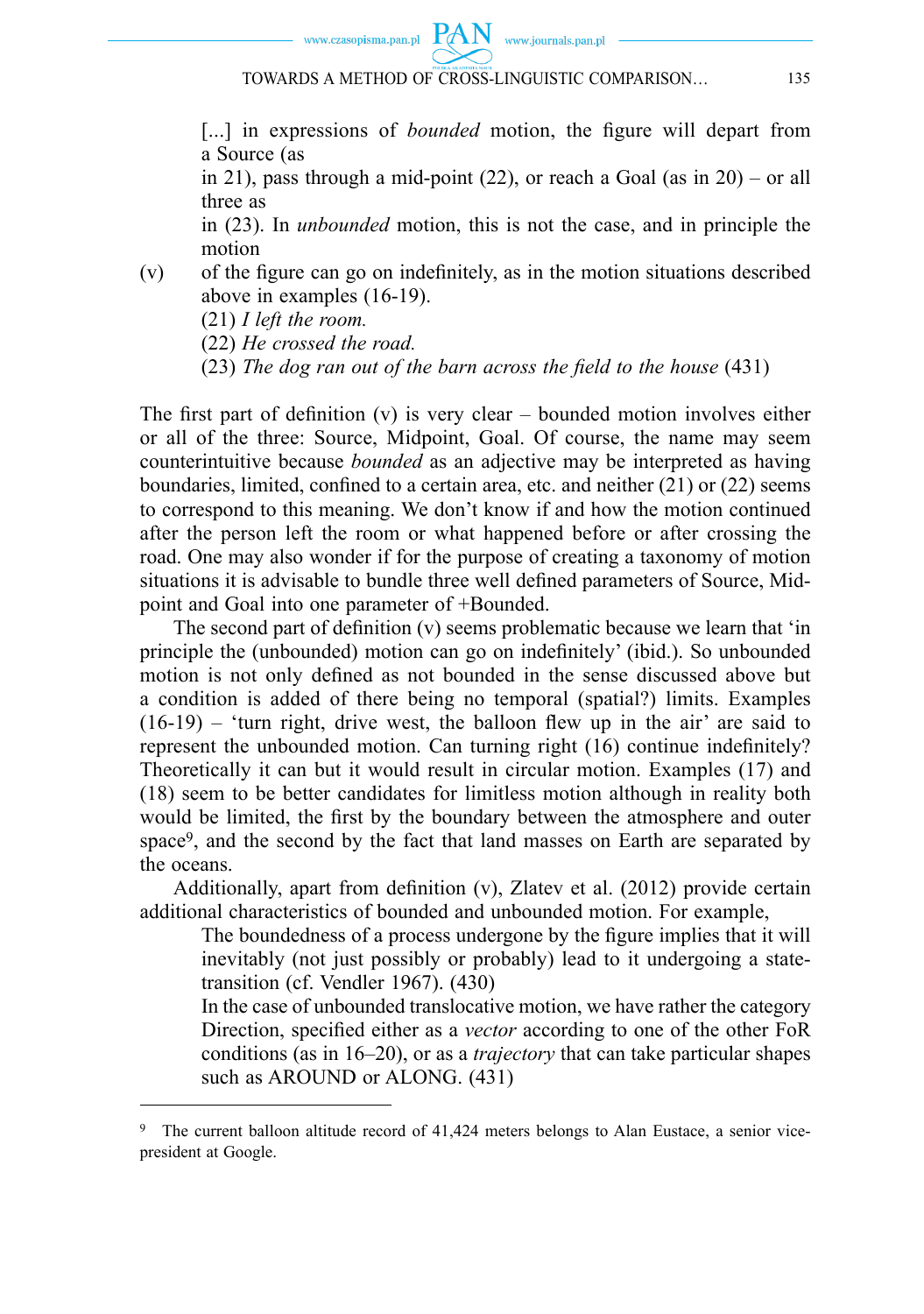

However, in (22), which was given as an example of bounded motion, there does not seem to be any state-transition. On the other hand, if we consider the following sentence:

### (24) *He moved the cup.*

The state transition is definitely there, because the cup goes from rest into motion into rest again. Unfortunately, according to (v), since neither Source, Mid-point, or Goal are specified,  $(24)$  would have to be classified as unbounded motion. We are also not convinced that the presence of direction or the trajectory shape is a good indicator of unbounded motion. In (25) both the direction and the trajectory shape are given and yet, according to definition  $(v)$  it would have to be classified as bounded motion because the source (cave entrance) is indicated.

(25) *From the cave entrance, she moved west, along the ledge.*

So far, we have discussed two parameters of the taxonomy of motion events proposed by Zlatev et al (2012): +/-Translocative and +/-Bounded. In the next section we will take a closer look at the final parameter of the taxonomy: +/-Caused, which is supposed to separate cases of self-motion from caused motion.

### **2.4. Caused motion and self-motion**

Zlatev et al.  $(2012)$  introduce the third and final parameter of their taxonomy of motion events in the following way:

The final parameter concerns whether the figure is perceived to be moving under the influence of an external cause or not. The relevant notion of causality concerns the (naïve) human Lifeworld, and not our scientific understanding of the universe. Thus, the situation described in (26) is one of translocative "self-motion" even though the motion of the raindrops is caused by gravity. On the other hand, (27) clearly represents a (translocative, bounded) caused motion situation.

(26) *Raindrops are falling on my head.* 

(27) *John kicked the ball over the fence.* (431)

The above quotation may suggest that in the scientific sense as opposed to 'naive sense' – the motion must always be caused (raindrops falling because of the gravity) – in fact it is quite the opposite. One of the most fundamental of intuitive beliefs is that the (absolute, not relative) rest is the natural state, and motion (except a few special cases mentioned below) always requires an explanation. In the Newtonian physics, on the other hand, motion and rest have equal status as both are relative and only change of motion (acceleration) requires a causal explanation. The widespread, naive beliefs about the nature of motion are extensively described in the body of literature collectively known as Disaster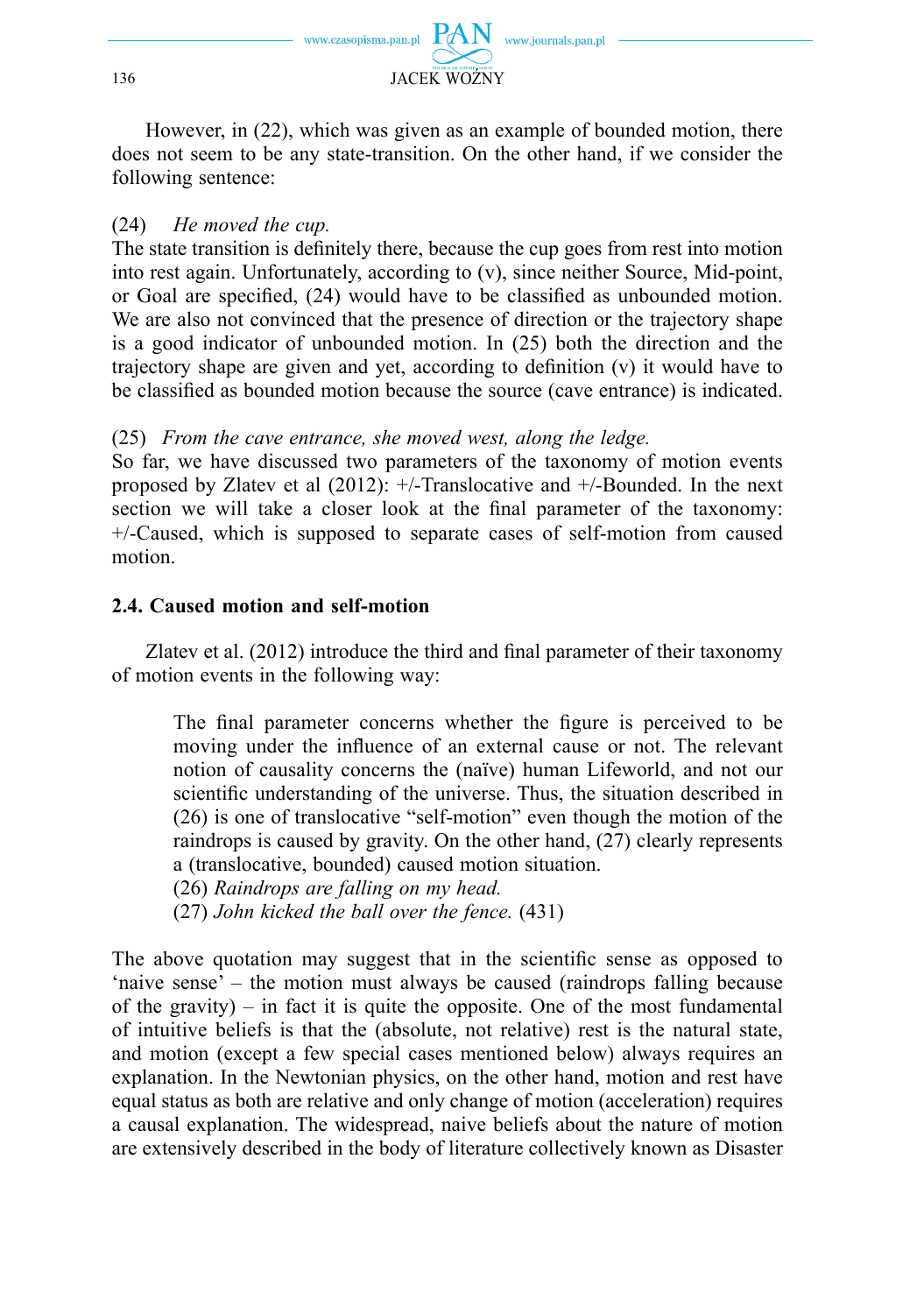Studies (e.g., Champagne et al. (1980), Larkin et al. (1980), McCloskey (1983), Halloun et al. (1985), Hammer (1995), diSess a (1988, 1993, 1996)), where the authors prove that most people retain their naive view of the physical world<sup>10</sup>, regardless of the number of hours they spent in the physics classroom.

These non-scientific beliefs about the nature of motion can be summarised as follows11:

- A. All motion requires causal explanation, except downward motion of heavy objects and upward motion of light objects, which is natural.
- B. Active<sup>12</sup> motion is different from passive<sup>13</sup> motion.
- C. All continuing passive motion, apart from the natural motion mentioned in A., is sustained by a stored 'force' (also 'impetus', 'energy' or 'oomph').
- D. In the case of self-motion<sup>14</sup>, the moving body is its own motor (mover).

Zlatev et al. (2012) seem to use 'self-motion' synonymously with 'not caused motion' and indeed, the categorization of examples (26) and (27) as -Caused and +Caused do not contradict the naive belief system summarized by points A-D. The same can be said about:

- (28) *I fell into a state of depression.* (–Caused, +Trans, +Bound)
- (29) *My spirits soared.* (–Caused, +Trans, -Bound) (437)

Because both examples refer to 'natural motion' of heavy and light objects, which according to point A. does not require causal explanation. However, the same cannot be said about the following examples:

- (30) *My heart fluttered.* (-Caused, -Trans, -Bound)
- (31) *He plunged into despair.* (–Caused, –Trans, +Bound) (437)

If Zlatev et al. were indeed, as they claim, to base their parameter of +/-Caused on 'the (naïve) human Lifeworld',  $(30)$  and  $(31)$  would have to be classified as +Caused because neither of them represents a case of 'natural motion' (i.e. falling of heavy objects and rising of light objects) according to point A. What is more, (30) could also be described as a case of self-propelled motion in the sense of point D. Unfortunately, Zlatev et al. (2012) bundled causation into just one binary category, whereas, according to points A-D, a motion taxonomy based on naive physics should contain three such parameters:  $+/-$ caused<sup>15</sup>,  $+/-$ active and +/-self-propelled, which would allow us to characterize the following four categories of motion:

<sup>&</sup>lt;sup>10</sup> Almost identical with the physics of Aristotle and Medieval scholars (e.g., Narsessian and Resnick 1989) like Buridan, who in 4th c. A.D. introduced the concept of impetus to explain the movement of projectiles through air (Clagett 1959).

<sup>11</sup> cf. Narcessian and Resnick (1989: 7)

<sup>12</sup> The mover (motor) is apparent, something is pushing or pulling the moving object.

<sup>13</sup> The mover (motor) is not apparent, for example a projectile moving through the air.

<sup>14</sup> self-propelled motion.

<sup>15</sup> lower case letters used deliberately, to avoid confusion with the parameters of Zlatev et al (2012)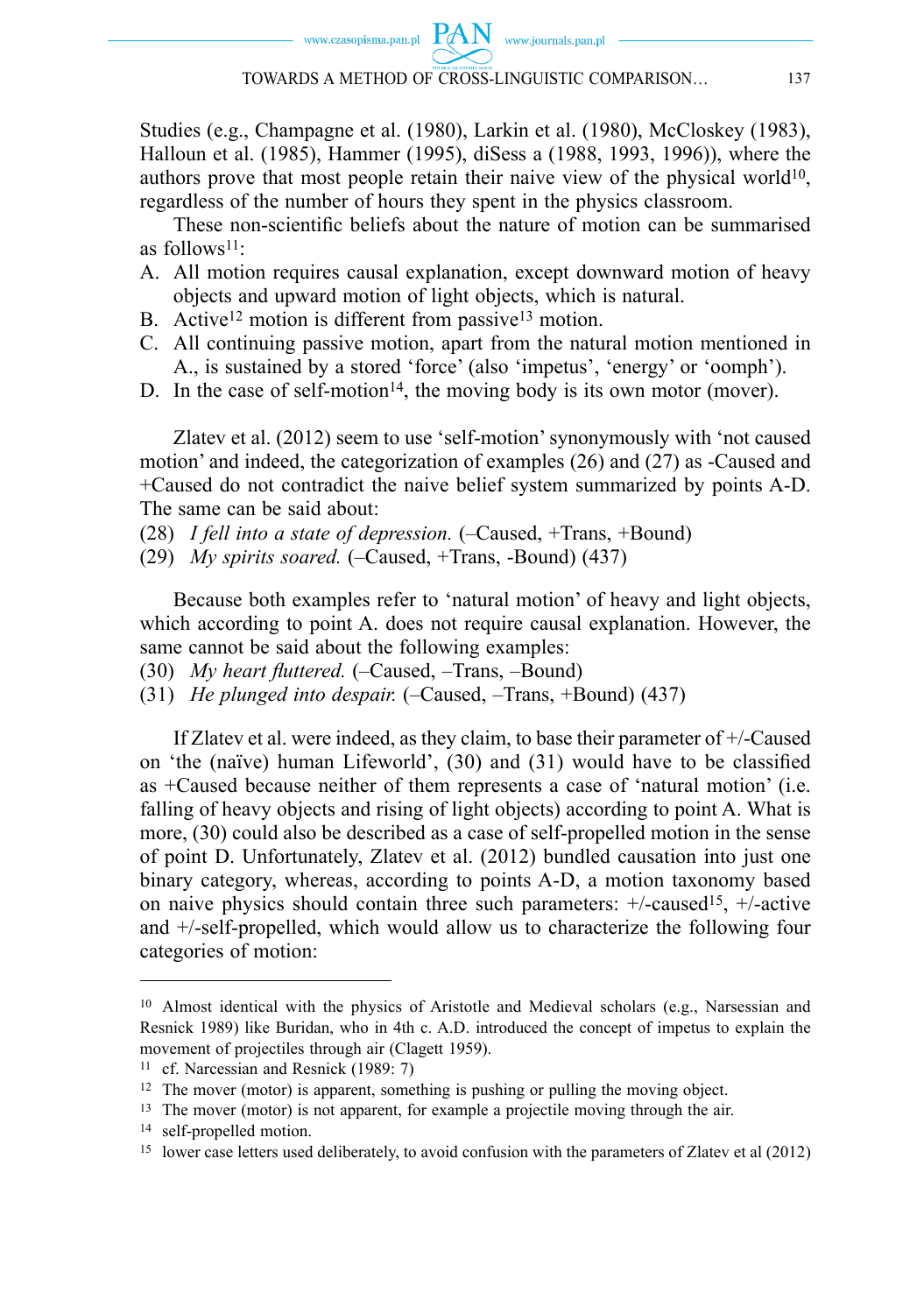

- I. Natural motion (-caused, -active, -self-propelled), e.g. a heavy object falling.
- II. Active motion (+caused, +active, -self-propelled), e.g. a cart being pulled by a horse.
- III. Passive motion (+caused, -active, -self-propelled), e.g. a ball flying through the air.
- IV. Self-propelled motion (+caused, +active, +self-propelled), e.g. a horse galloping.

As it is, the singular parameter of +/-Caused serves only as a syntactic (not extra-linguistic) tool for highlighting transitive and passive constructions and, indeed, all motion-emotion metaphorical expressions classified by Zlatev et al. (2012) as +Caused fall into that grammatical category. For example:

- (32) *His bad manners put me off*. (+Caused, –Trans, +Bound)
- (33) *Their threats made me shrink*. (+Caused, –Trans, –Bound)
- (34) *I was thrown off my feet*. (+Caused, –Trans, +Bound) (437)

In Section 3 we will summarize our critical comments made so far and, to make our criticism constructive, suggest a new taxonomy of motion situations.

## **3. A new taxonomy of motion situations**

Let us recapitulate our critical analysis from the previous section (Table 1).

Table 1. The problems of the taxonomy of motion situations proposed by Zlatev et al. (2012)

| Definition of motion<br>(Section 2.1)       | Continuity should not be part of the definition of motion<br>but rather should be treated as a parameter in the taxonomy.<br>Discontinuous motion common both in language and<br>experience.                                                                                                                                                                           |
|---------------------------------------------|------------------------------------------------------------------------------------------------------------------------------------------------------------------------------------------------------------------------------------------------------------------------------------------------------------------------------------------------------------------------|
| $+$ /-Translocative motion<br>(Section 2.2) | Unnecessary parameter based on the notions of 'frame of<br>reference' (arbitrary, eluding categorization) and 'average<br>position' – an average over an unspecified time- results<br>unpredictable. For example, the contractions of the human<br>heart could be classified as +Translocative.                                                                        |
| $+$ -Bounded motion<br>(Section 2.3)        | Useful and well defined categories of Source, Midpoint<br>and Goal unnecessarily bundled into one parameter of<br>$+$ Bounded.<br>The parameter of -Bounded unclear ('motion could go on<br>indefinitely').<br>Additional sub-criteri a added, like state-transition, direction<br>and trajectory – neither of them effective in separating<br>+Bounded from -Bounded. |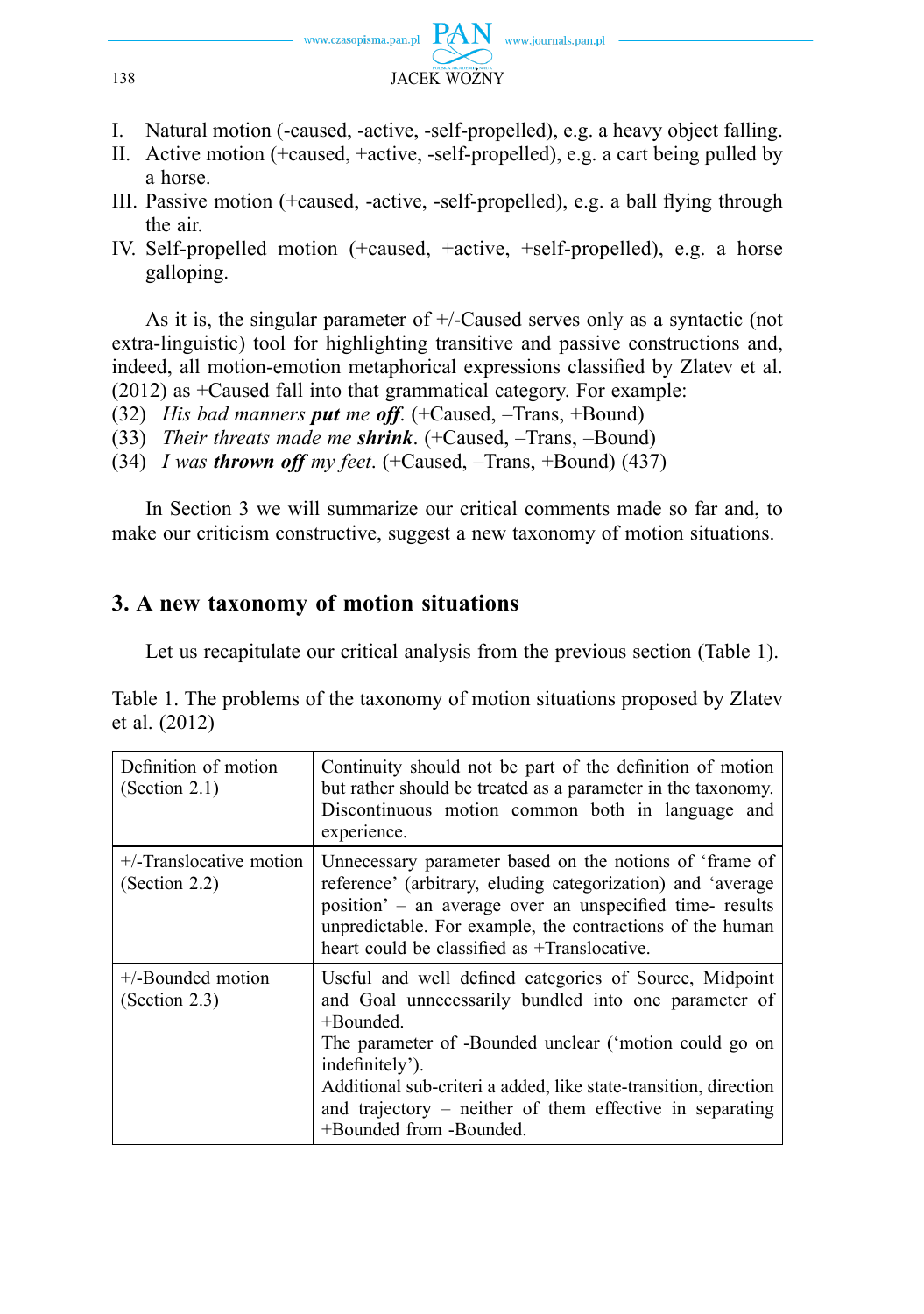www.journals.pan.pl

| $+/-$ Caused motion   | One binary parameter of $+/-$ Caused is not sufficient to   |  |
|-----------------------|-------------------------------------------------------------|--|
| $\vert$ (Section 2.4) | reflect the well documented complexity of naive mechanics.  |  |
|                       | The resulting taxonomy is not language independent (+Caused |  |
|                       | always allotted to passive or transitive constructions)     |  |

Following our discussion of the taxonomy proposed by Zlatev et al (2012), summarized in Table 1, we would like to propose the following (Table 2):

| Trajectory parameters            | $T1. +$ -continuous<br>$T2. +/-$ bound<br>$T3. +$ -source<br>T4. +/-mid-point<br>T5. $+/-$ goal |
|----------------------------------|-------------------------------------------------------------------------------------------------|
| Dynamic <sup>16</sup> parameters | $D1. +/$ -time-limited<br>$D2. +$ -caused<br>D3. +/-active<br>D4. +/-self-propelled             |

Table 2. New taxonomy of motion situations

Instead of three parameters of +/-Translocative, +/-Bound and +/-Caused, the new taxonomy contains nine binary parameters, the first five of which characterize the geometrical features of the trajectory and the remaining four refer to the dynamic features of time and causality. The first two parameters (T1,T2) describe the geometrical features of the trajectory understood as a set of all points in space through which the moving body passes. The next three parameters (T3-T5), traditionally subsumed under the category of PATH, pertain to specific points of the trajectory (starting point or 'source', mid-pint and goal). The first of the dynamic parameters  $(D1)$  can be seen as a temporal counterpart of the geometrical parameter (T2) because it pertains to the motion being limited in time. The remaining three parameters (D2-D4) define the type of causality. Most of the parameters in Table 2 were already discussed in Sections 1 and 2 but additional brief description is provided in Table 3 below:

<sup>16</sup> Dynamic parameters refer to motion as an ongoing process as opposed to the stable, atemporal geometrical parameters. The three parameters describing the type of causation (D2-D4) can be referred to as dynamic because in naive physics most types of motion are believed to be caused by some kind of force. In Newtonian Mechanics force is also understood as a causative factor but only for the 'change of motion', i.e. acceleration.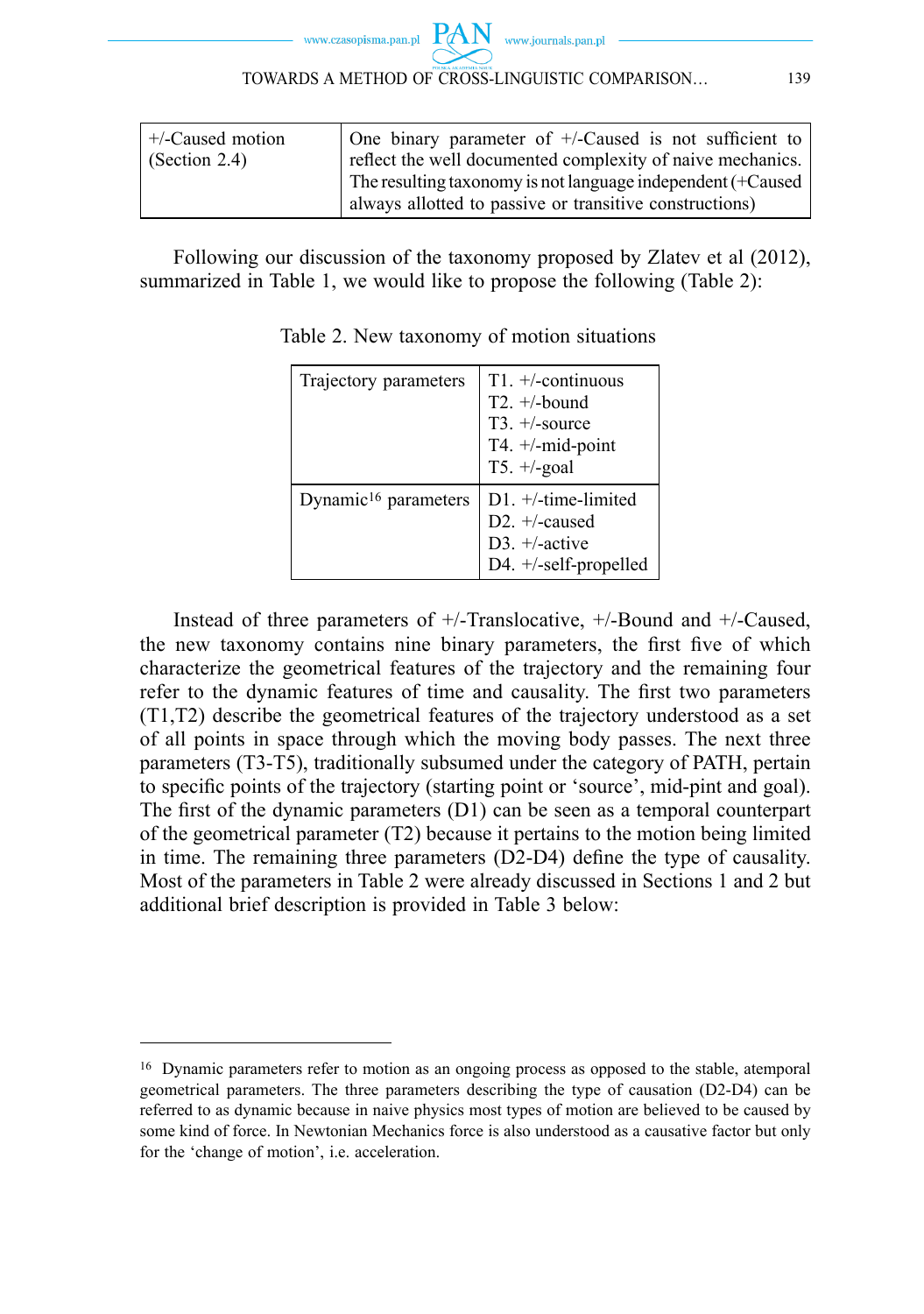

| Trajectory features      |                                                                               |  |
|--------------------------|-------------------------------------------------------------------------------|--|
| T1. +continuous          | The trajectory does not contain any gaps or 'quantum leaps'                   |  |
| T1. - continuous         | The trajectory contains a 'quantum leap' (cf. Section 2.1)                    |  |
| T2. +bound               | The trajectory is geometrically limited                                       |  |
| T <sub>2</sub> . -bound  | The trajectory is not geometrically limited                                   |  |
| T <sub>3</sub> . +source | The motion has a starting point                                               |  |
| T <sub>3</sub> . -source | The motion does not have a starting point (e.g. orbital motion)               |  |
| T4. +mid-point           | The trajectory passes through a specified point                               |  |
| T4. -mid-point           | Lack of specific mid-point of the motion                                      |  |
| $T5. + goal$             | The motion has an end-point                                                   |  |
| T5. -goal                | The motion does not have an end-point                                         |  |
| Dynamic features         |                                                                               |  |
| D1. +time-limited        | The time of the motion is limited                                             |  |
| D1. -time-limited        | The time of the motion is not limited                                         |  |
| $D2. +caused$            | Any type of motion, apart from 'natural motion'                               |  |
| D <sub>2</sub> . -caused | 'Natural motion', i.e. falling of heavy objects or rising of light<br>objects |  |
| $D3. +$ active           | The cause of motion is apparent (e.g. pushing or pulling)                     |  |
| D <sub>3</sub> . -active | The cause of motion is not apparent (e.g. movement of<br>projectiles)         |  |
| D4. +self-propelled      | The moving object is its own motor (mover)                                    |  |
| D4. -self-propelled      | The moving object is not its own motor                                        |  |

### Table 3. Brief description of the parameters

Nine binary parameters listed in Table 2 could theoretically yield as many as 512 different types of motion (compared with just 8 types in the case of three parameters) but, of course, not all of our parameters are independent because, for example, +self-propelled implies +caused and +active. Similarly +time-limited necessarily implies +bound, etc. We should also remember that no matter how precise and complicated the taxonomy- border cases are to be expected (cf. Fn. 6 and 7).

For further illustration let us go back to examples (28-34) to compare how the old (Zlatev et al. 2012) and the new taxonomy categorize the motion-emotion metaphors.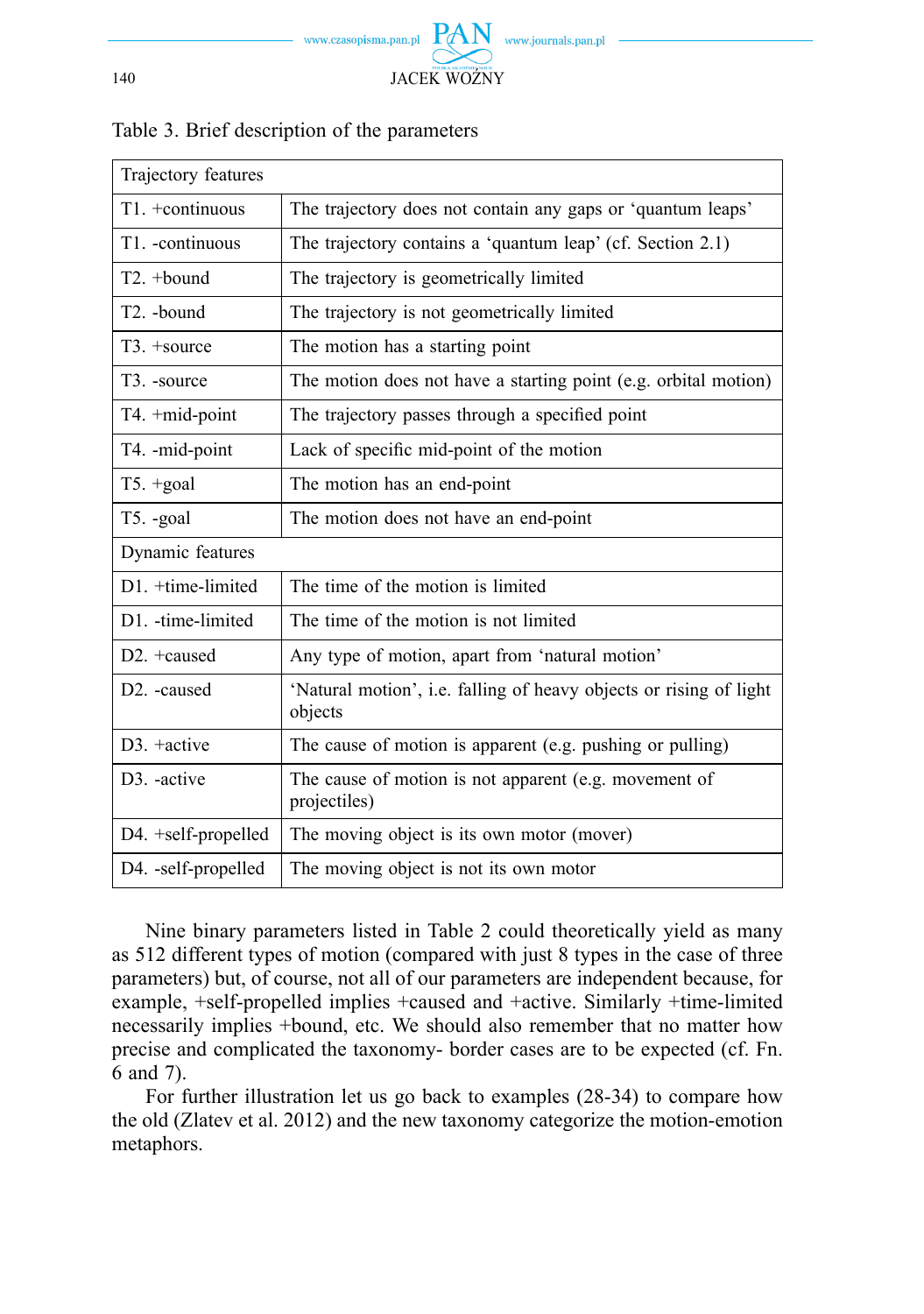www.czasopisma.pan.pl  $PAN$  www.journals.pan.pl

(28a) *I fell into a state of depression.* (–Caused, +Trans, +Bound) +continuous, +bound, -source, -mid-point, +goal -time-limited, -caused, -active, -self-propelled

(29a) *My spirits soared.* (–Caused, +Trans, -Bound) +continuous, -bound, -source, -mid-point, -goal -time-limited, -caused, -active, -self-propelled

(30a) *My heart fluttered.* (-Caused, -Trans, -Bound) +continuous, +bound, -source, -mid-point, -goal -time-limited, +caused, +active, +self-propelled

(31a) *He plunged into despair.* (–Caused, –Trans, +Bound) +continuous, +bound, -source, -mid-point, +goal +time-limited, +caused, +active, +self-propelled

(32a) *His bad manners put me off.* (+Caused, –Trans, +Bound) -continuous, +bound, -source, -mid-point, +goal +time-limited, +caused, +active, -self-propelled

(33a) *Their threats made me shrink.* (+Caused, –Trans, –Bound) +continuous, +bound, -source, -mid-point, -goal -time-limited, +caused, +active, -self-propelled

(34a) *I was thrown off my feet.* (+Caused, –Trans, +Bound) -continuous, +bound, -source, -mid-point, +goal +time-limited, +caused, +active, -self-propelled

The differences in categorizing motion events by the two taxonomies can be clearly seen. For example, in the old taxonomy (28a) and (31a) differ only with respect to the parameter of  $\pm$ Trans, which is mystifying because both examples refer to downward motion ending in a specified point (depression, despair) and, additionally, (31a) represents a case of active, self-propelled motion, which is clearly indicated in the new taxonomy. The differences are also striking in example  $(30a)$ , where in the old taxonomy 'fluttering' – a kind of cyclical, oscillatory, and self-propelled motion – was categorized as -Bounded and -Caused. Examples  $(32a)$  and  $(34a)$  were classified as -continuous in the new taxonomy (in the old taxonomy motion was continuous by definition), because the trajectory of the motion consists of just two points: (not off) and (off), which is confirmed by the semantic oddity of the following examples:

- (35) \**His bad manners put me even further off.*
- (36) \**I was thrown half-way off my feet.*
- (37) \**Throwing me off my feet took about 5 minutes.*
- (38) \**I was being slowly put off by his manners.*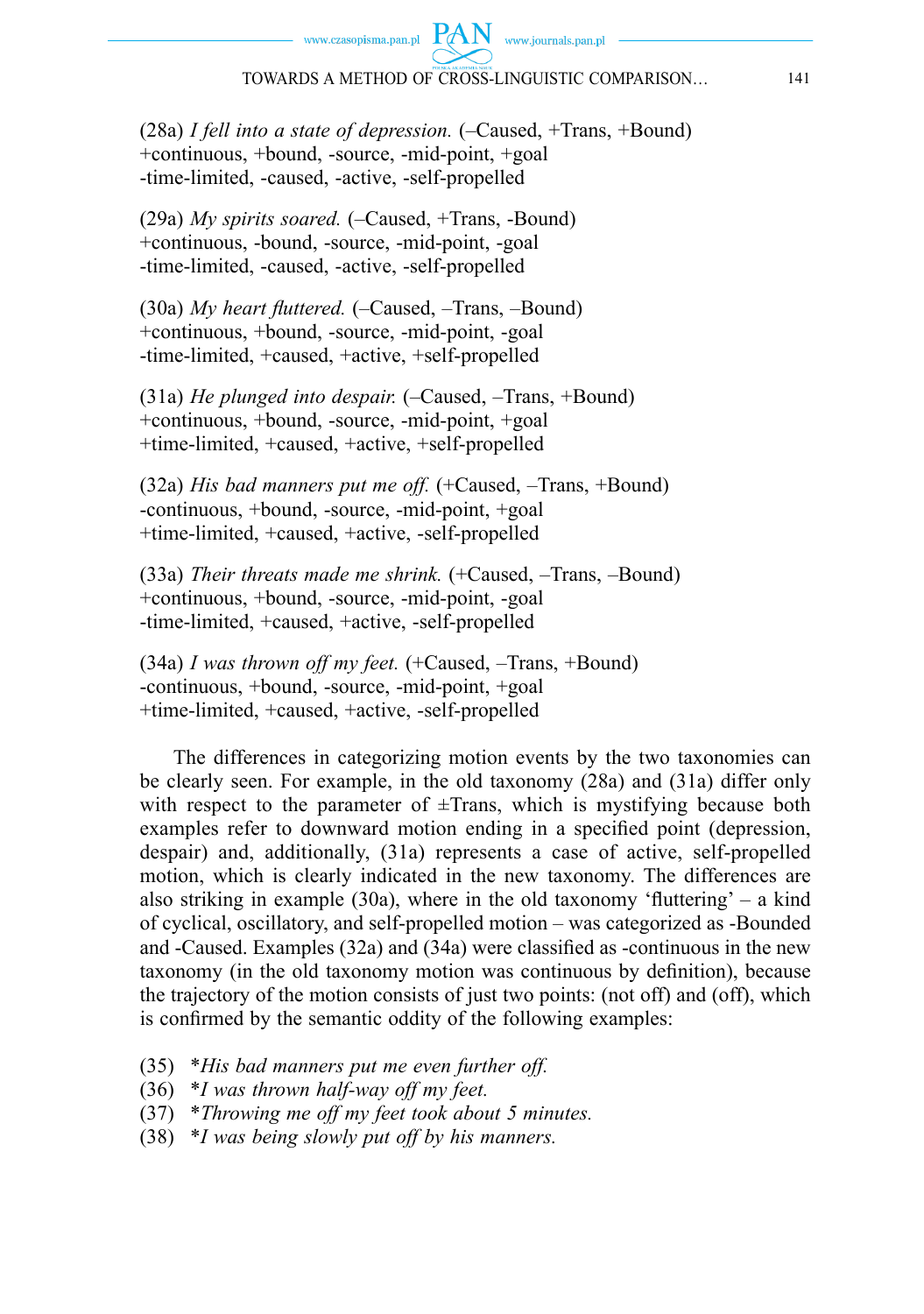

#### **4. Summary and conclusion**

We have critically analyzed the taxonomy of motion situations proposed by Zlatev et al.  $(2012)$  with regard to the definition of motion, and the notions of continuity, translocativity, boundedness and causation. The results of our criticism have been briefly summarized in Table 1. We argued that motion should not be defined as a *continuous* change of state because discontinuity or *quantum character* of motion are common in both language and experience (cf. Woźny 2013). Furthermore, we reasoned against the applicability of the parameter of +/-Translocative in the taxonomy of motion situations, demonstrating with examples that the definition of translocative motion (Zlatev et al. 2012: 429), even if it were improved, would result in categorization contradicting our deeply rooted and unchanging intuitions concerning motion events. We also critically analyzed the consequences of homogenizing the categories of Source, Midpoint and Goal into one parameter of +Bounded. In addition, we proved that the subcriteri a of *state transition, direction and trajectory* are ineffective in separating bounded from unbounded motion. Finally, we challenged the ide a of using just one binary parameter of +/-Caused to express the complexity of our naive, nonscientific, albeit well documented in the literature of the subject<sup>17</sup>, concepts of the causality of motion.

After recapitulating our criticism (Table 1), we proposed a new taxonomy of motion situations, consisting of nine criteri a the first five of which define the geometrical features of the trajectory, and the remaining four pertain to the dynamic characteristics of motion (Tables 2 and 3). The new taxonomy was then applied to several examples of motion-emotion metaphorical expressions to illustrate how the resulting categorization of motion situations differs from that proposed by Zlatev et al. (2012). The main differences between the two taxonomies were summarized in Table 4.

| The old taxonomy (Zlatev et al. 2012)                               | The new taxonomy                                                                                                                                                                                                                                                    |
|---------------------------------------------------------------------|---------------------------------------------------------------------------------------------------------------------------------------------------------------------------------------------------------------------------------------------------------------------|
| 3 parameters:<br>$+/-$ Translocative<br>$+/-$ Bound<br>$+/-$ Caused | 9 parameters, including 5 geometrical<br>and 4 dynamic ones.<br>Geometrical parameters:<br>$+/-$ continuous, $+/-$ bound, $+/-$ source,<br>$+/-$ mid-point, $+/-$ goal,<br>Dynamic parameters:<br>$+/-$ time-limited, $+/-$ caused,<br>+/-active, +/-self-propelled |

Table 4. The main differences between the old and the new taxonomy of motion situations

<sup>17</sup> e.g., Champagne et al. (1980), Larkin et al. (1980), McCloskey (1983), Halloun et al. (1985), Hammer (1995), diSess a (1988, 1993, 1996).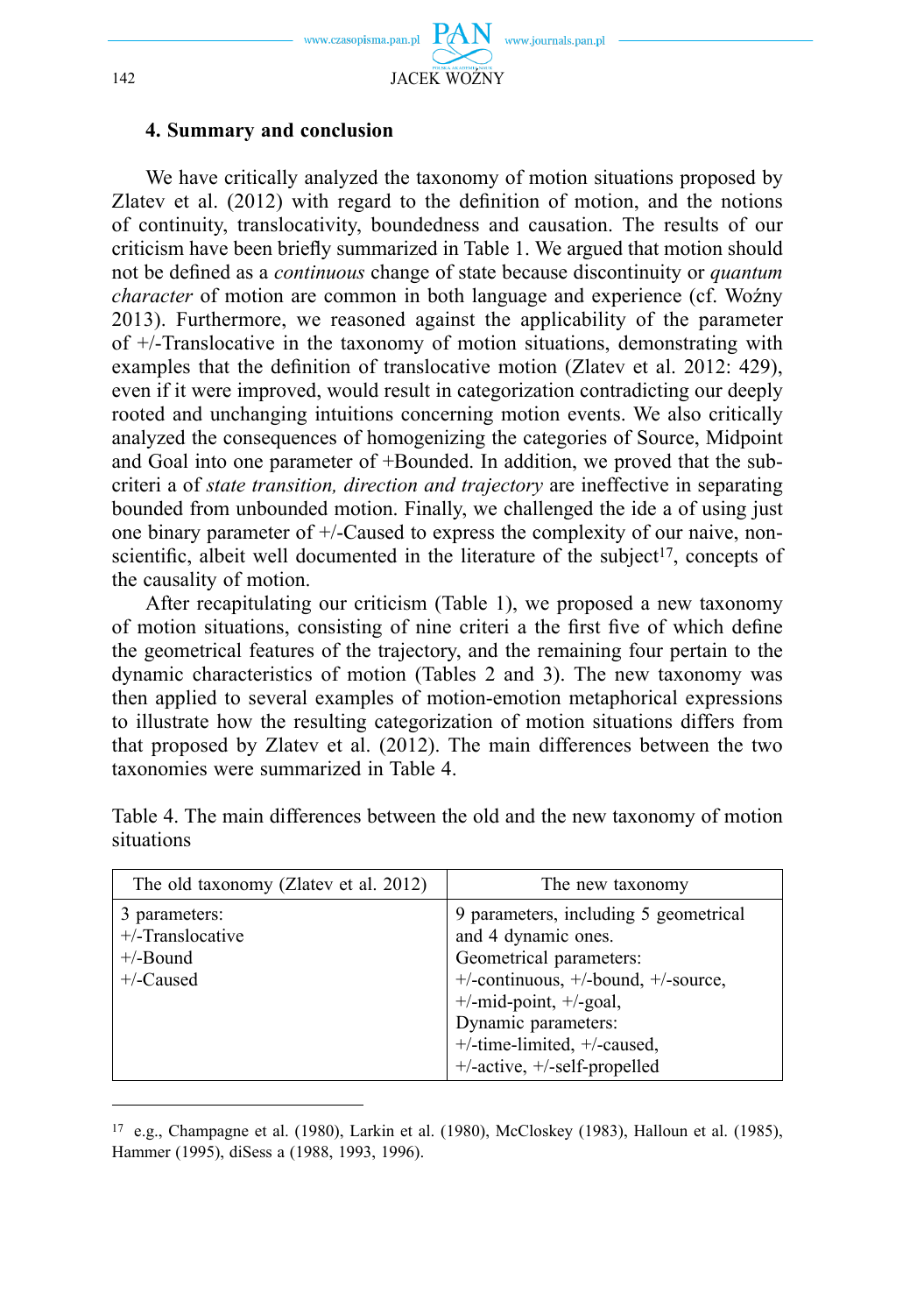| The geometrical features and the<br>dynamic features are not separated. None<br>of the three parameters can be said to be<br>purely geometrical or purely dynamic. | The stable, geometrical features of the<br>trajectory separated from the dynamic<br>features of time and causation.                                                   |
|--------------------------------------------------------------------------------------------------------------------------------------------------------------------|-----------------------------------------------------------------------------------------------------------------------------------------------------------------------|
| Motion events are continuous by<br>definition.                                                                                                                     | +/-continuous included as a parameter,<br>because discontinuous (quantum) motion<br>is common in language and perception<br>(Woźny 2013).                             |
| The parameter of $+/-$ Translocative<br>included in the taxonomy                                                                                                   | The parameter of $+/-$ Translocative<br>absent, considered to be ineffective,<br>resulting in counter-intuitive, arbitrary<br>categorization of motion events.        |
| The parameters of Source, Mid-point and<br>Goal grouped into one parameter of<br>$+/-$ Bounded.                                                                    | $+/-$ source, $+/-$ mid-point and $+/-$ goal<br>included as separate parameters,<br>geometrical features of the trajectory.                                           |
| Causality of motion expressed by one<br>parameter of +/-Caused.                                                                                                    | Causality of motion expressed by three<br>parameters of +/-caused, +/-active and<br>+/-self-propelled, the better to reflect<br>'the (naïve) human Lifeworld' (ibid.) |

As we have already stated above, we agree with Zlatev et al. (2012) that a cross linguistic comparison of motion-emotion metaphors may lead to crucial theoretical conclusions and we hope that the new taxonomy of motion situations offered by the present study may facilitate subsequent research in this area.

# **References**

- Champagne, A. B., Klopfer, L. E., and J.H. Anderson 1980. Factors influencing the learning of classical mechanics. *American Journal of Physics* 48: 1074-1079.
- Clagett, M. 1959. *Science of mechanics in the Middle Ages.* Madison: University of Wisconsin Press.
- diSessa, A.A. 1988. Knowledge in pieces. In G. Forman and P. Pufall (eds.), *Constructivism in the computer age*, 49 – 70. Hillsdale NJ: Lawrence Erlbaum.
- diSessa, A.A. 1993. Toward an epistemology of physics. *Cognition and Instruction* 10 (2-3): 105-225.
- diSessa, A.A. 1996. What do "just plain folk" know about physics? In D.R. Olson and N. Torrance (eds.), *The handbook of education and human development: new models of learning, teaching, and schooling*, 709-730. Oxford: Blackwell.
- Halloun, I.A., and D. Hestenes 1985. The initial knowledge state of college physics students. *American Journal of Physics* 53: 1043-1056.
- Hammer, D. 1995. Student inquiry in a physics class discussion. *Cognition and Instruction* 13: 401-430.
- Lakoff, G., and M. Johnson 1980. *Metaphors we live by.* Chicago: University of Chicago Press.